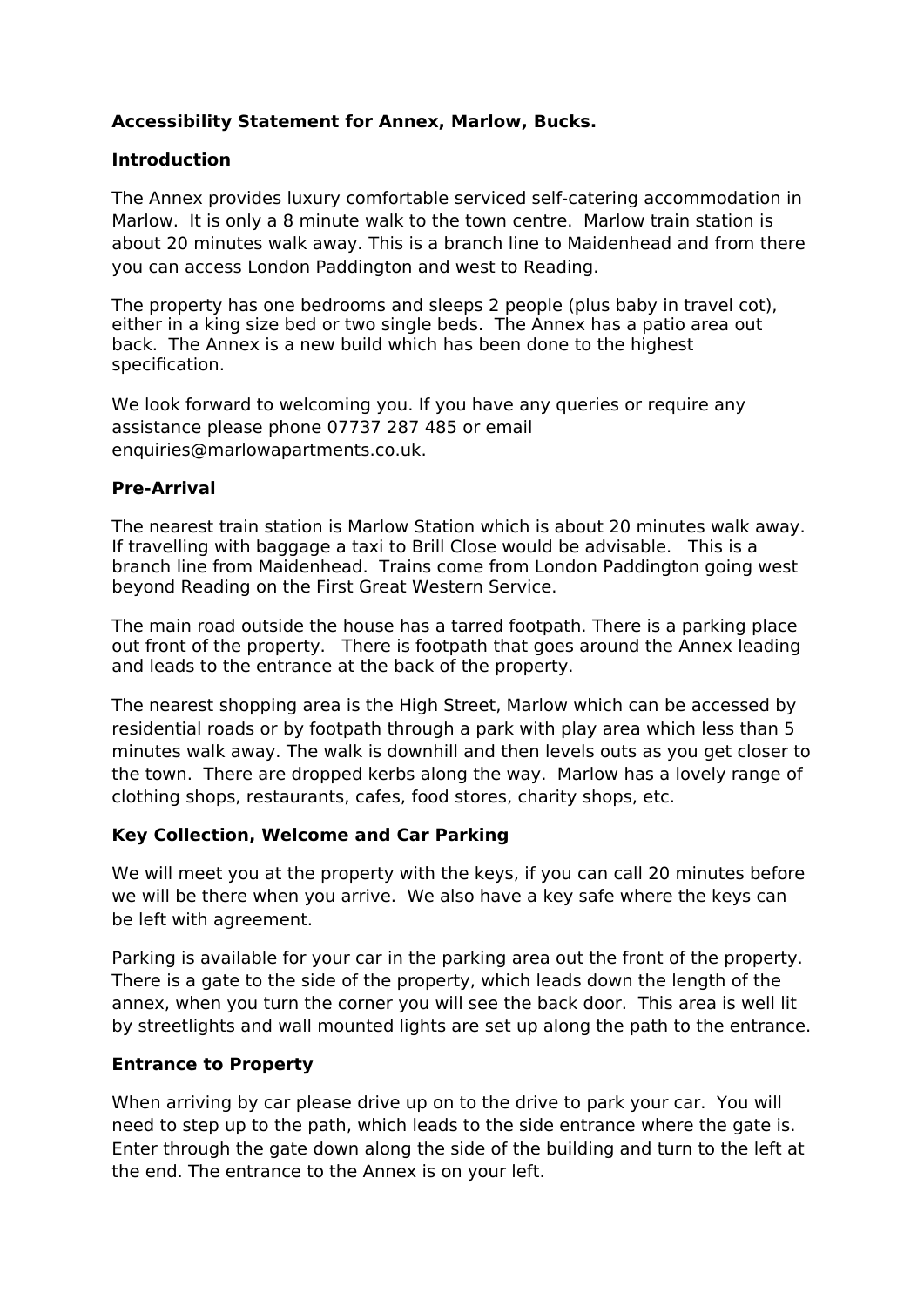There is a step up and into the annex over the doorframe. You enter into the kitchen, living area which has a wooden floor and all on one level.

On the left is a stairs which leads to the bedroom and bathroom.

### **Kitchen**

The kitchen is to the right as you enter the Annex.

Dishwasher, microwave and fridge freezer are available. There is a standard size combined washing machine and drier, front loading.

The kitchen is evenly lit with halogen spotlights in the ceilings and under cupboard light is also in place.

Flooring is wooden with under floor heating.

### **Stairs**

The stairs is carpeted and gives access to the bedrooms and bathroom.

### **Sitting Room/Lounge/Dining room**

The sitting room/lounge/Dining room is situated at the front of the building. The room has a mixture of seating with a sofa and leather chair with non-feather cushions. There is a low coffee table, a glass dining table with 4 upright chairs, nest of tables and TV unit. Furniture can be moved.

There is a widescreen digital television with remote control, subtitles, and a DVD player. There is satellite television (Sky) with remote control and broadband with WiFi internet access. Stereo system (CD player, tape deck, tuner and iPhone/iPod lead) can be found on the side table next to the sofa.

Lighting is natural daylight and by night the light switches are to the left of the door when you are facing it. The lighting is made up of spotlights combined with standard lights for softer night lighting and a reading light.

The flooring is wooden with under floor heating and covered with a large rug.

### **Bedrooms**

Bedroom is accessed via stairs and landing from the main living area.

There one large specious bedroom on the first floor.

Bed linen and towels is provided and beds will be made up on arrival. Linen is 400 thread cotton.

Lighting is natural daylight and at night overhead 2 central lighting with bedside lamps.

Bedroom have short pile carpet, all bedding is non-feather bedding.

### **Bathrooms and Toilets**